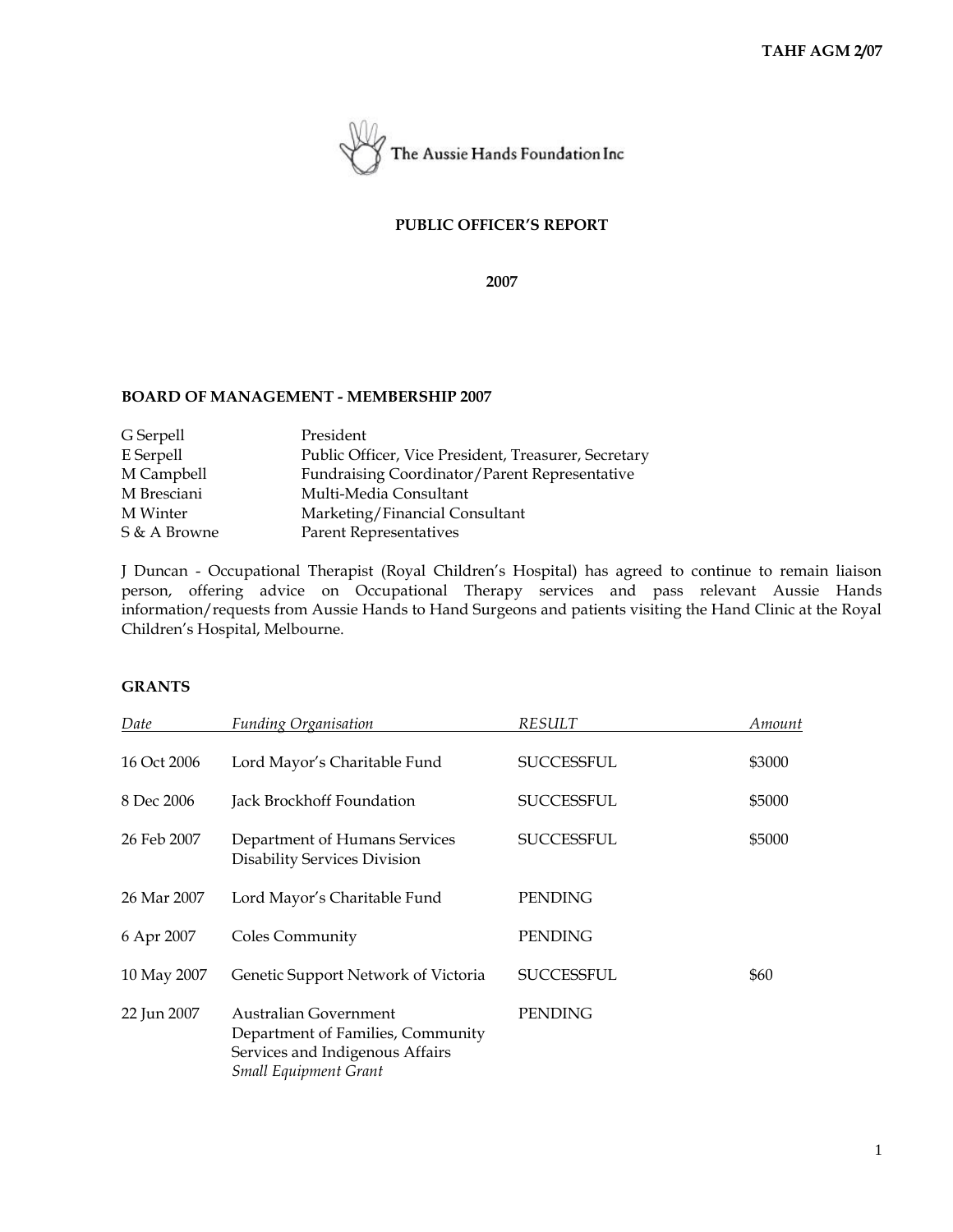# **EVENTS**

Family Picnic Day - 25 November 2006

Edwards Park Port Melbourne

# *Report by the President:*

Aussie Hands families gathered on what was expected to be a very hot day. Typical 'unpredictable' Melbourne weather provided a very cool day. Despite the weather everyone had a wonderful day. Children with hand differences were able to meet other children and compare 'hands' and 'show off' what they could do at the playground. Parents shared their children's stories and expressed their feelings and experiences on their situation.

The President arranged some fun activities and children were delighted to receive some prizes for their efforts.

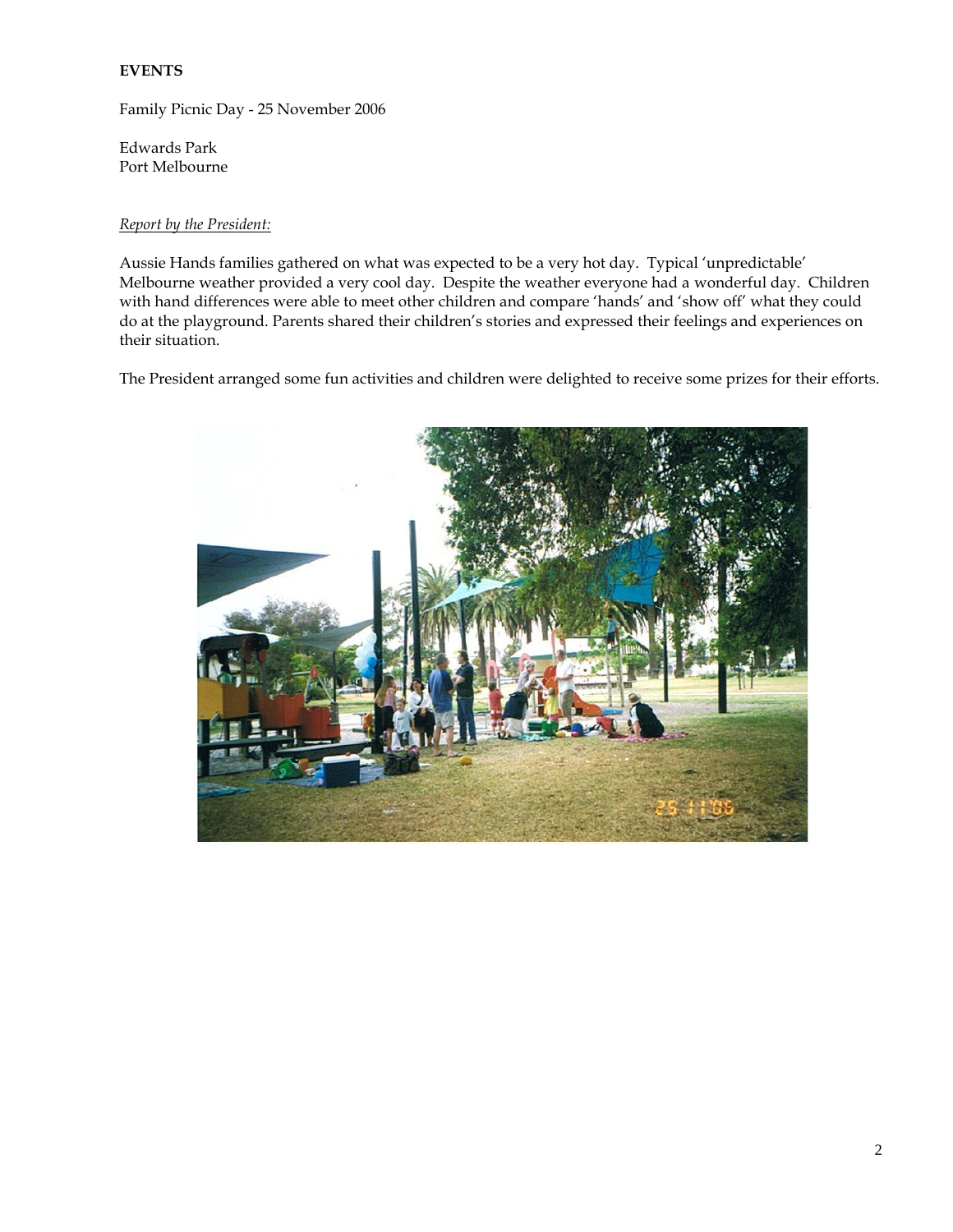# **EVENTS**

Family Picnic Day - 25 March 2007

Edwards Park Port Melbourne

## *Report by the President*:

A beautiful sunny day in Melbourne contributed to a successful Aussie Hands family Picnic event.

Several new families travelled numerous kilometres to meet other adults and children with hand differences. New parents met families whose child had received hand surgery. To hear how parents made their decision for their child (to have or not to have surgery) was comforting for new parents. Three adults with hand differences shared their inspirational stories which were embraced by all.

The Vice President arranged two activities (i) 'traffic lights' and (ii) 'odds & evens'. One family won a family pass to Sovereign Hill and two families won a meal voucher (worth \$50 each) from Lazy Moe's Restaurant.

An Easter Egg Hunt at Edwards Park encouraged fierce competition amongst families and friends as to who could collect the most Easter Eggs. It was great fun! Easter Eggs were kindly donated by Ernest Hillier Chocolates.

Young Jess created some wonderful 'face painting' to the children's happy little faces. Thank you Jess!

A big thank you to the Aussie Hands sponsors for their continued support and most generous contribution to this event.

- Sovereign Hill<http://www.sovereignhill.com.au/>
- Lazy Moe's Restaurant
- Ernest Hillier Chocolate[s http://www.ernesthillier.com.au](http://www.ernesthillier.com.au/)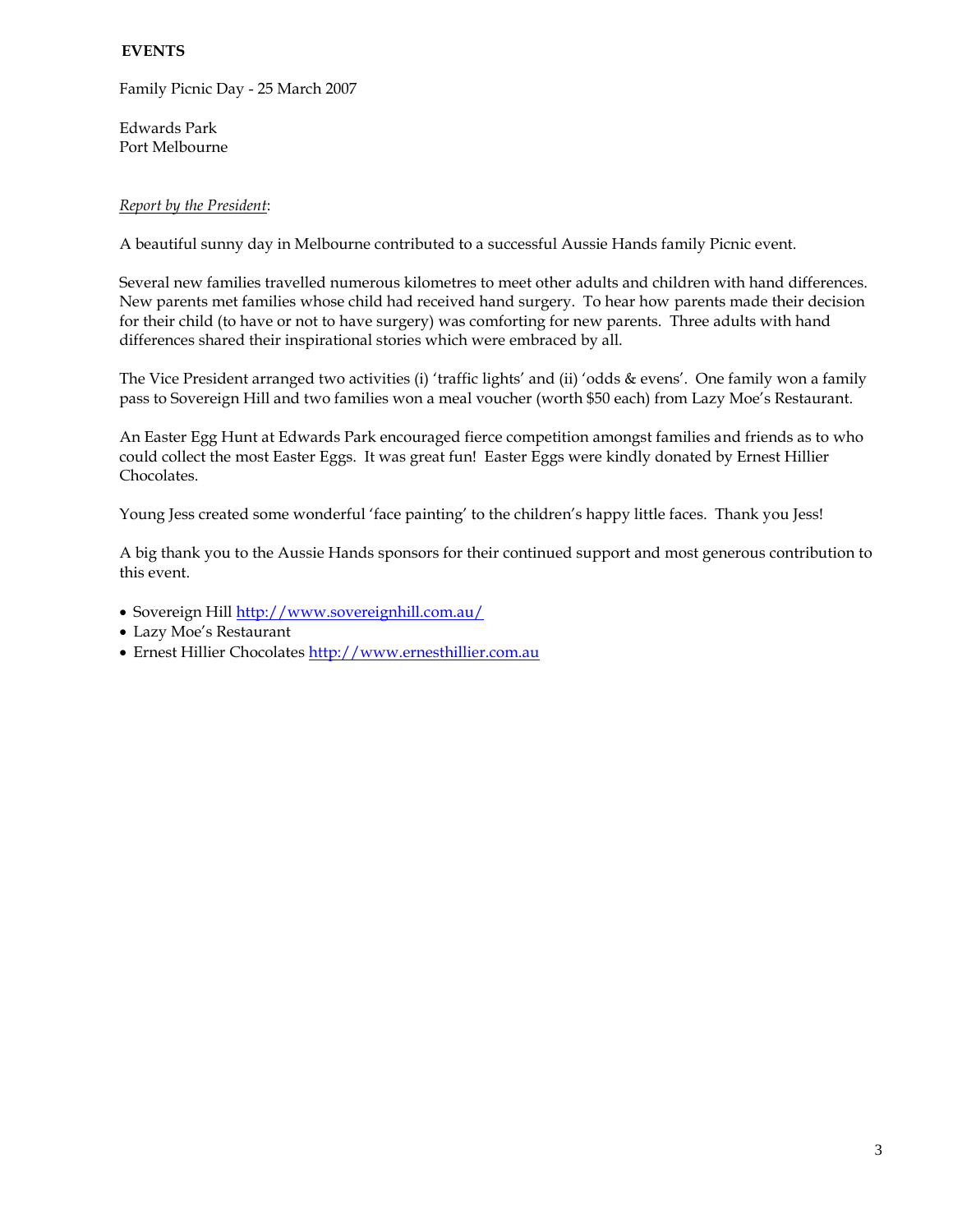### **FUNDRAISING**

#### *Report by the President:*

On the  $26<sup>th</sup>$  of August 2006, the Aussie Hands Foundation held its  $4<sup>th</sup>$  Annual Trivia Night at the Maritime Union of Australia in West Melbourne. The night was attended by 200 people and was a huge success for the Foundation.

Elizabeth Serpell ensured the success of the evening by spending countless hours preparing and organizing several coordinated activities. PL Plumbing – Coburg and Melissa Campbell's efforts in providing wonderful prizes for the raffles resulted in \$5,500 being raised. This will provide funds for the printing and postage of our brochure Australia-wide.

The night began with an activity where the crowd was divided into groups according to their favourite AFL team. AFL teams had to join hands and sing and cheer loudly when their AFL theme song was played – winners The Magpies. The Bombers were not impressed!

Gary Johnston, Melissa Campbell and David Bicknell shared their stories and inspired us all.

A special thanks to Mal Charles from Classic Music Trivia who ran the fiercely contested trivia competition and made us dance and sing to many classic hits to earn extra bonus points. Fundraising activities such as 'odds & evens', 'traffic lights', and 'buy a number' provided great entertainment and fantastic prizes to the winners.

Thanks to those who offered their assistance throughout the evening – in particular, Marco Bresciani; Lisa and Daniella Russo; Genevieve and Lucas Bunyan; Yvonne and John Diamond; Domenica Marino; Robert, Tina, Kayla, and Renee Smith; and Mary and Stuart Staton.

Table Number 15 won by 2 points and the evening concluded with a heartfelt thanks to all who attended. As the President of the Aussie Hands Foundation, I again gratefully acknowledge the patience and cooperation of Kevin Bracken and David Cushion who entrusted the auditorium to us and indeed all members of the Maritime Union for their continuous generosity and support.

The generosity of so many donors cannot be underestimated, with a staggering twenty major prizes and eighty minor prizes up for grabs in the raffles.

| Altay Gifts, Coburg              | Elizabeth & Gary Serpell                        | Mark Georgesz                               |
|----------------------------------|-------------------------------------------------|---------------------------------------------|
| Baker's Delight, Coburg          | Farrage Curtains Decor, Coburg                  | Melissa & Stephen Campbell                  |
| Ballarat Coach House, Buninyong  | Faye & David Blackburn                          | Melville Timber, West Brunswick             |
| Beauty on Rose, Essendon         | Foley & Watt Leadlights, Coburg                 | Mery-Anne Winter                            |
| Coburg Market Fruit Supply       | Ibrahim Barristers & Solicitors, West Melbourne | PL Plumbing, Coburg                         |
| Coburg Meat Supply               | HOTKEY, Monash (Noel Prictor, Manager)          | Rosanna Golf Club                           |
| Connex                           | House of Gifts, Coburg                          | Ruth & Gary Johnston                        |
| Continental Grocery Shop, Coburg | IPS Innovative Solutions, Coburg                | Scalpture for Hair, Strathmore              |
| Cosmopolitan Shoes, Coburg       | John Sculli Fruit Centre, Strathmore            | Sovereign Hill, Ballarat                    |
| Deborah K, Coburg                | La Porchetta, Niddrie                           | Stephen Campbell Constructions, Pascoe Vale |
| Dick Smith, Highpoint            | Lazy Moe's Restaurants                          | Tasty Rooster, Coburg                       |
| Dis n' Dat, Kew                  | Maria & Phil Lee                                | The Maritime Union of Australia             |

The following 36 donors were acknowledged: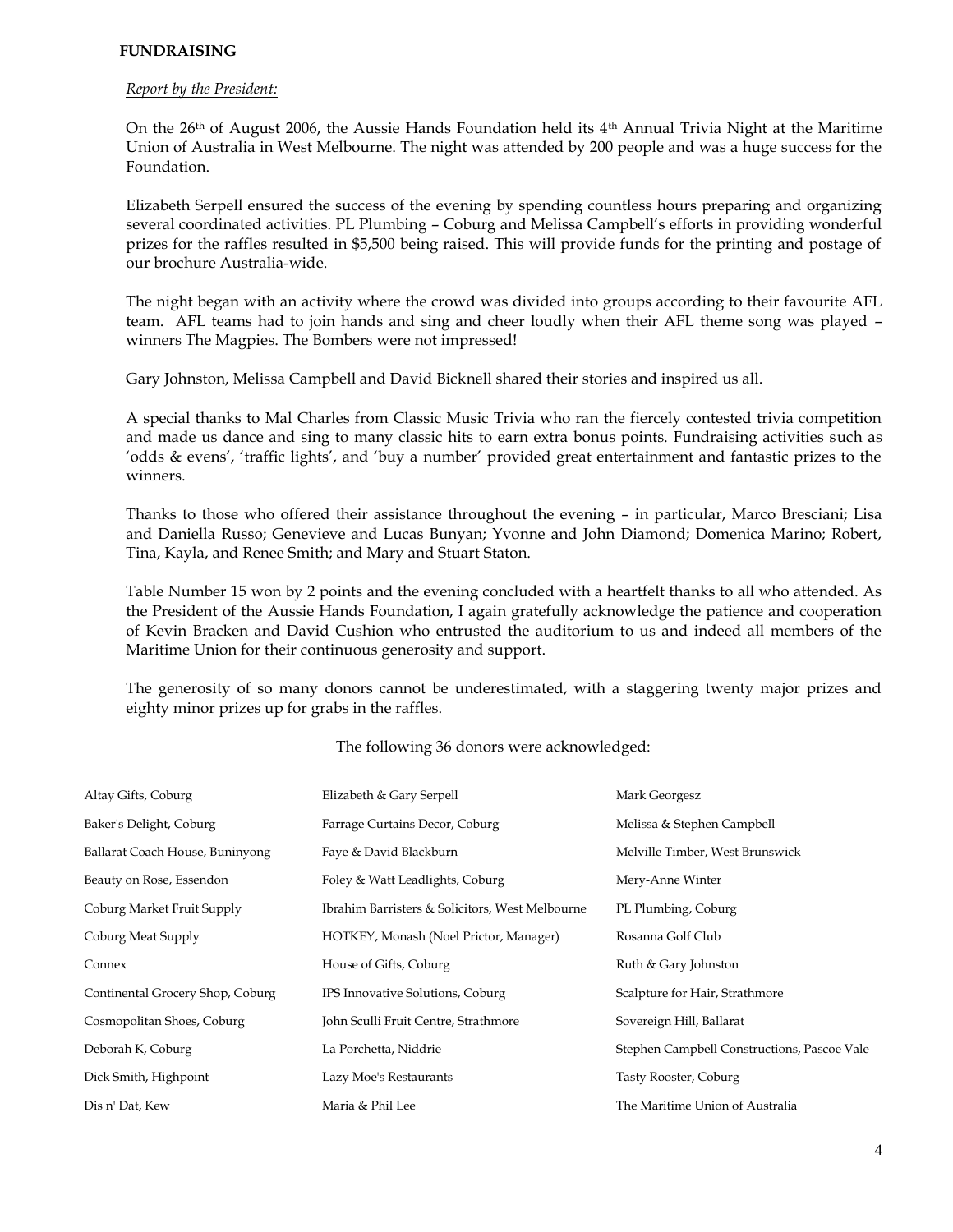### **EXTERNAL RELATIONS**

#### 24 February 2007

The President of Aussie Hands (Gary Serpell) hosted an 'Australiana' Trivia Night for the non-profit charitable organisation 'Quota International'. Quota provided a \$300 cheque to Aussie Hands. Thank you to Gary who 'donated' his time and efforts in preparing and hosting the successful fundraiser for Quota International.

#### 15 May 2007

The Vice President represented Aussie Hands at the University of Melbourne's SALP fair (Student Ambassador Leadership Program). About 600 students attended the fair and heard for the first time about Aussie Hands. As a result of the SALP fair, some students expressed interest in volunteering. The Student Ambassador Leadership Program provides opportunities to develop skills and create networks by contributing to the university and the community through volunteering and learning activities. By getting involved students become leaders.

### **RAISING AWARENESS CAMPAIGN**

During Semester 1 - Semester 2 2007, RMIT 'the works' have been commissioned to re-design the information brochure and create a 'poster' for the 'raising awareness' campaign which will be circulated from Nov 2007 to ALL AUSTRALIAN Private/Public Hospitals, Paediatricians, Gynaecologists, Obstetricians, Ultrasonographers, Occupational Therapists, Hand Surgeons, Hand Therapists, Midwives, Maternal Health Centres, Community Centres, Childcare Centres, Kindergartens, Public/Private Schools, and Workcover.

Franklin Digital - Sunshine will print the information brochure and deliver to Advanced Mailing Solutions – Tullamarine to print the envelopes from a bar-coded database and insert information brochures, poster and covering letter/re-order form. Aussie Hands will purchase a 'bar-coded' database from the Australian Medical Association – Canberra. Aussie Hands has 'charity mail status', therefore, postage costs will be reduced substantially as a result of charity mail discounts.

The 'raising awareness' campaign will be funded from fundraising and grants received since 2003 from the Department of Human Services, Victoria; The Lord Mayor's Charitable Fund –Melbourne; and The Jack Brockhoff Foundation, Victoria.

The 'raising awareness' campaign will incur a cost of >\$30,000

# **MEDIA**

Melbourne Radio 3AW (President of Aussie Hands talks to radio entertainer Rex Hunt – Aug 2006)

Sydney's Child (October 2006) Melbourne's Child (February 2007) Fairfax Community Newspapers - Currans Hill, NSW (April 2007)

#### **FINANCE**

Acknowledgement to Nunzio Panella from the Oxford Accounting Group who prepared the Foundation's Taxation Statement for the year ending 30 June 2007. Income and Expenditure Reports provided at the AGM. The Foundation is very grateful to Nunzio who has donated his services once again to the Foundation.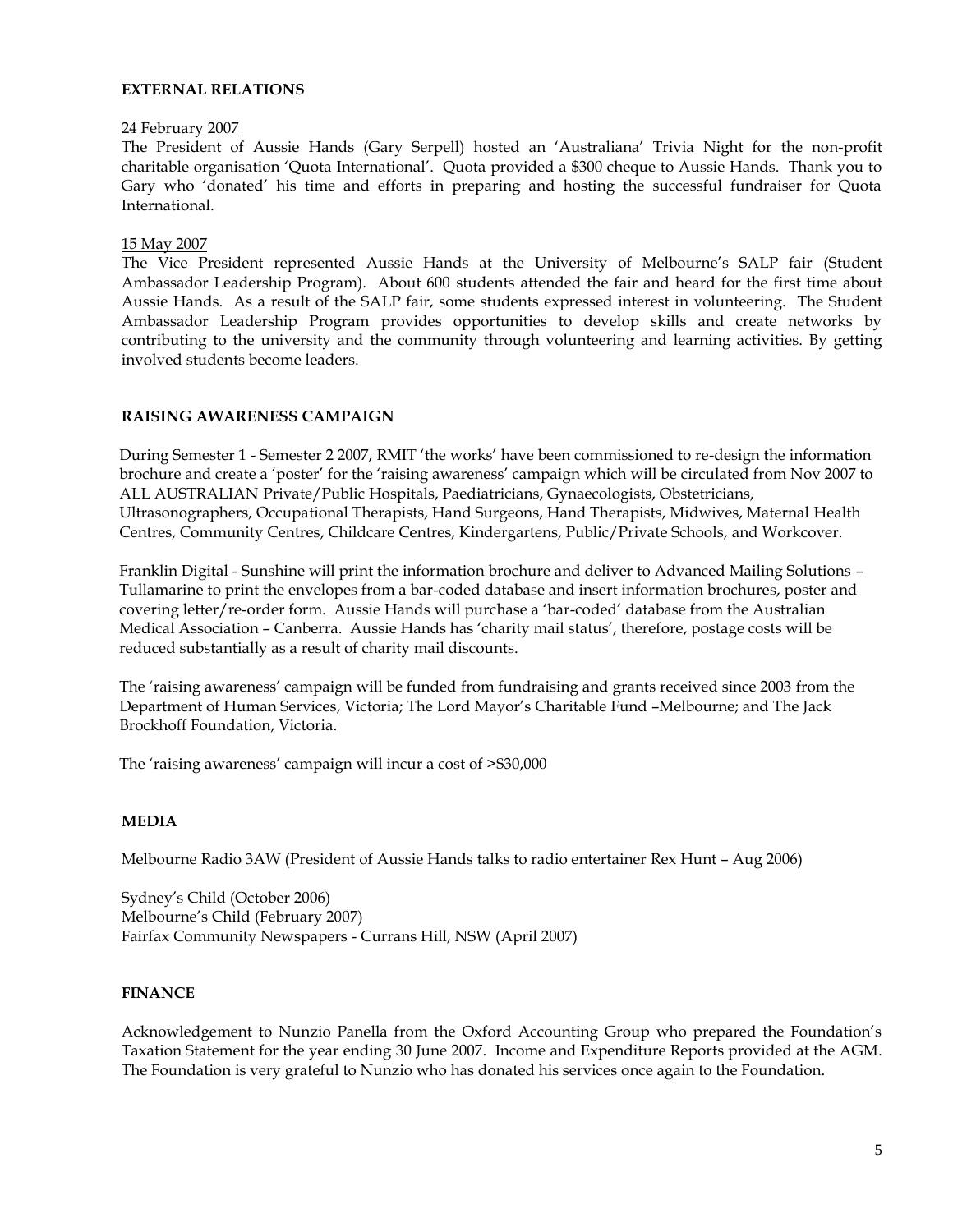# **EQUIPMENT**

- Cash Box (for events/fundraising)
- Laminator and pouches
- Removal of Brother MFC 3240 to Recycling B2C and replaced by Hewlett Packard MFC Laser Jet 3055

# **VOLUNTEERS**

In November 2006, Elizabeth submitted a project application form to Oxfam Skills Share to seek a volunteer who could assist with some short term planning support for the management of the Foundation. In December 2007, David Dee assisted the Foundation in achieving the following:

- Insurance Public Liability and Voluntary Workers
- 'Strategic Plan' 1-5 year plan
- Volunteer Position Descriptions
- Recruit volunteers registered with ProBono, Volunteering Australia, Boroondara Council
- Re-design the current brochure to an 'information brochure' and create a poster for the 'raising awareness' campaign
- Seek a patron for Aussie Hands

# **ACHIEVEMENTS**

- Application for Charity Mail Service was approved by Australia Post on 31 July 2006 (CM21201134)
- Insurance Policy No 42MIS1137 PLB Public Liability 18/4/07-18/4/08
- Insurance Policy No 0020547 Volunteers including all members and board members 18/4/07- 18/4/08
- Increased Membership from 12 families to 27 families (nationally)
- Four out of seven grant applications submitted were successful
- Interstate Media Releases
- Increase in volunteers

# **GOALS 2008**

| DISTRIBUTION OF BROCHURE                                                        | Nov 2007 - 2009  |
|---------------------------------------------------------------------------------|------------------|
| MARKETING<br>Marketing strategy to achieve launch of Aussie Hands Day June 2010 | Sept 2007 - 2010 |

#### *MEDIA* Feature up to 5 in 2008

- TV
	- Magazines
	- Radio

### *PATRON*

Appoint 1 or 2 patrons to assist in promoting Aussie Hands in preparation for the launch of Aussie Hands Day – June 2010.